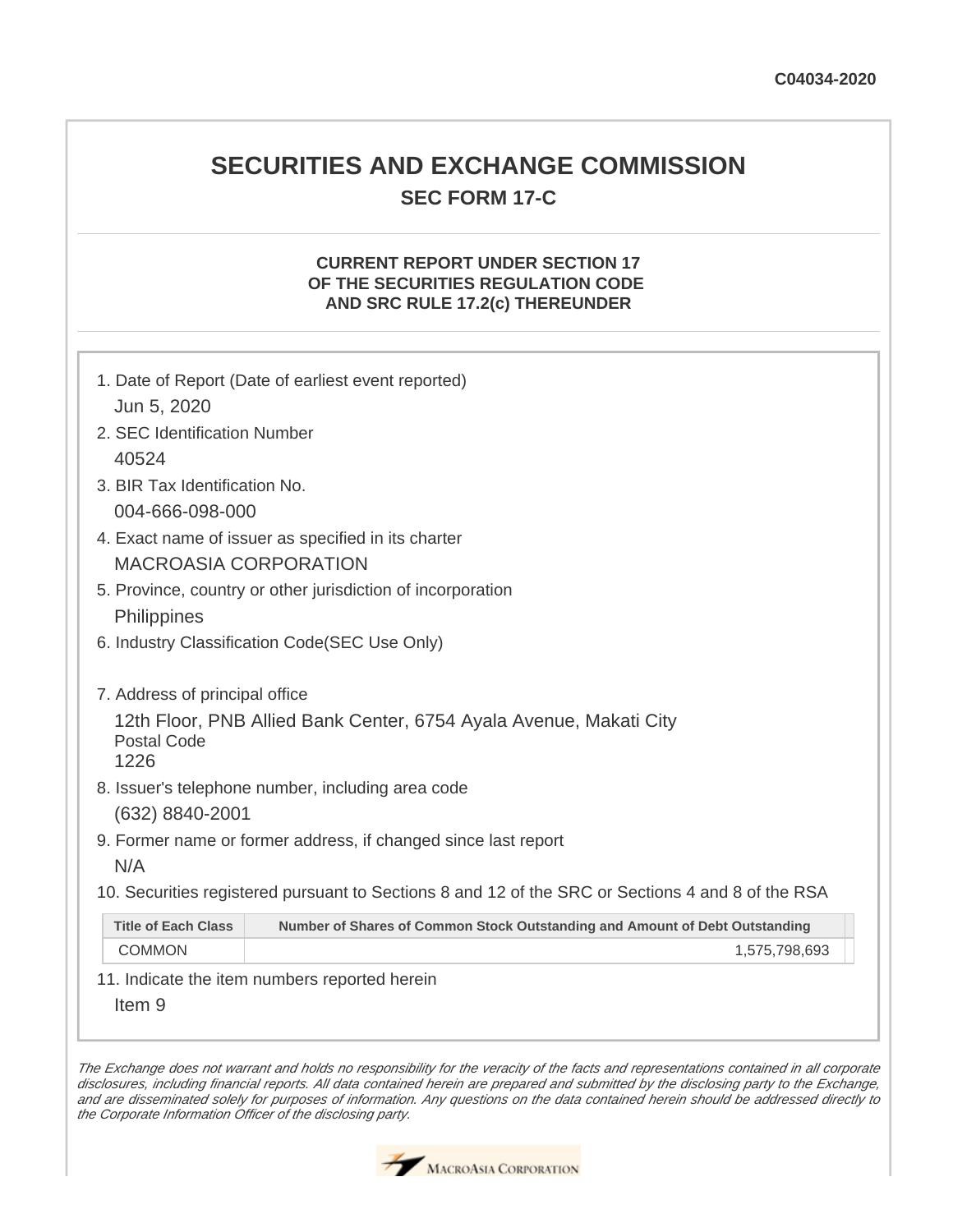

### **PSE Disclosure Form 4-30 - Material Information/Transactions References: SRC Rule 17 (SEC Form 17-C) and Sections 4.1 and 4.4 of the Revised Disclosure Rules**

**Subject of the Disclosure**

List of nominees to the Board of Directors for the fiscal year 2020-2021

**Background/Description of the Disclosure**

Please be advised that during the meeting of the Corporate Governance Committee of MacroAsia Corporation (the "Corporation") held on 05 June 2020, the following individuals were pre-screened and determined to possess the qualifications required and none of the disqualifications provided for under the By-laws and the Manual on Corporate Governance of the Corporation to be elected members of the Board of Directors of the Corporation at the Annual Stockholders' Meeting of the Corporation to be held on 17 July 2020:

1. Lucio C. Tan

- 2. Carmen K. Tan
- 3. Lucio C. Tan III
- 4. Vivienne K. Tan
- 5. Joseph T. Chua
- 6. Michael G. Tan
- 7. Eduardo Luis T. Luy

Independent Directors:

- 1. Johnip G. Cua
- 2. Ben C. Tiu
- 3. Marixi R. Prieto
- 4. Samuel C. Uy

**Other Relevant Information**

Please refer to the attached file.

**Filed on behalf by:**

| <b>Name</b>        | <sup>1</sup> Amador Sendin                    |
|--------------------|-----------------------------------------------|
| <b>Designation</b> | CFO, VP Administration & Business Development |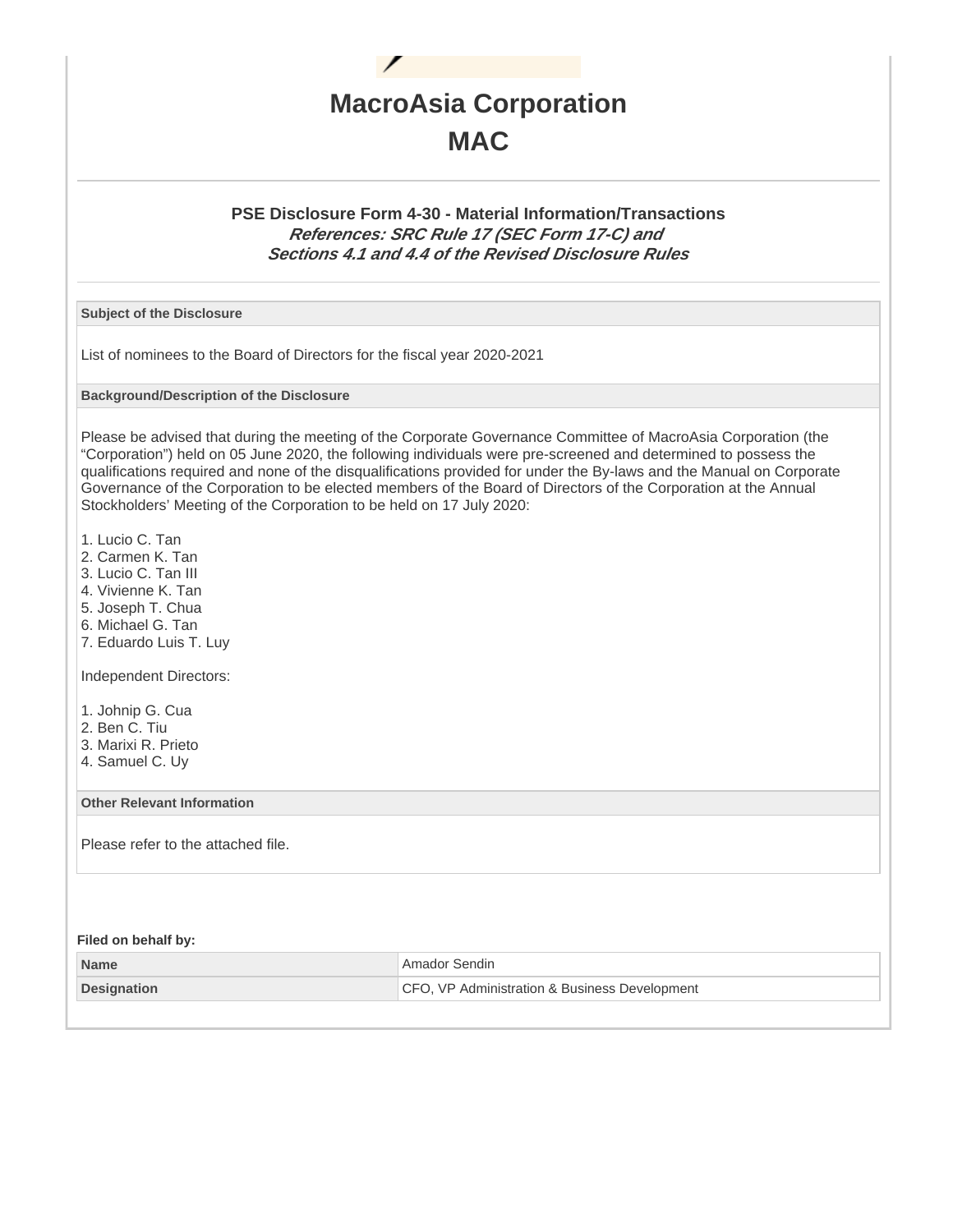# **COVER SHEET**

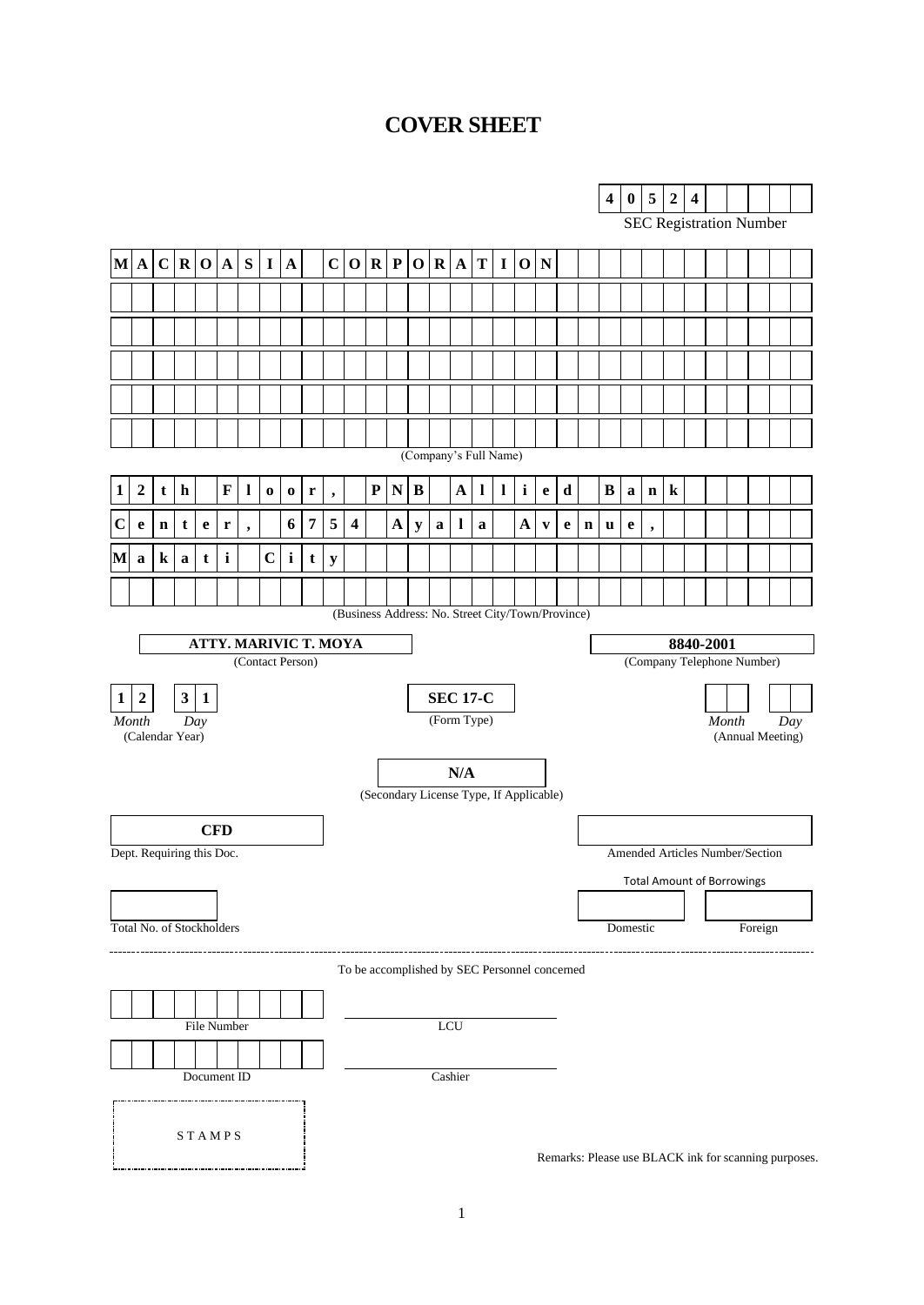#### **SECURITIES AND EXCHANGE COMMISSION**

# **SEC FORM 17-C**

#### **CURRENT REPORT UNDER SECTION 17 OF THE SECURITIES REGULATION CODE AND SRC RULE 17.2(c) THEREUNDER**

- 1. **05 June 2020** Date of Report (Date of earliest event reported)
- 2. SEC Identification Number **40524** 3. BIR Tax Identification No. **004-666-098-000**
- 4. **MACROASIA CORPORATION** Exact name of issuer as specified in its charter
- 5. City of Makati, Metro Manila **6.** (SEC Use Only) Province, country or other jurisdiction of incorporation

| 6. l |                               | (SEC Use |
|------|-------------------------------|----------|
|      | Industry Classification Code: |          |

- 7. **12th Floor, PNB Allied Bank Center, 6754 Ayala Avenue, Makati City 1226** Address of principal office Postal Code
- 8. **(632) 8840-2001** Issuer's telephone number, including area code
- 9. **N/A**..................................................................................................... Former name or former address, if changed since last report
- 10. Securities registered pursuant to Sections 8 and 12 of the SRC or Sections 4 and 8 of the RSA

Title of Each Class Number of Shares of Common Stock Outstanding and Amount of Debt **Outstanding** 

**Common Stock, P 1 par value 1,575,798,693 shares outstanding**